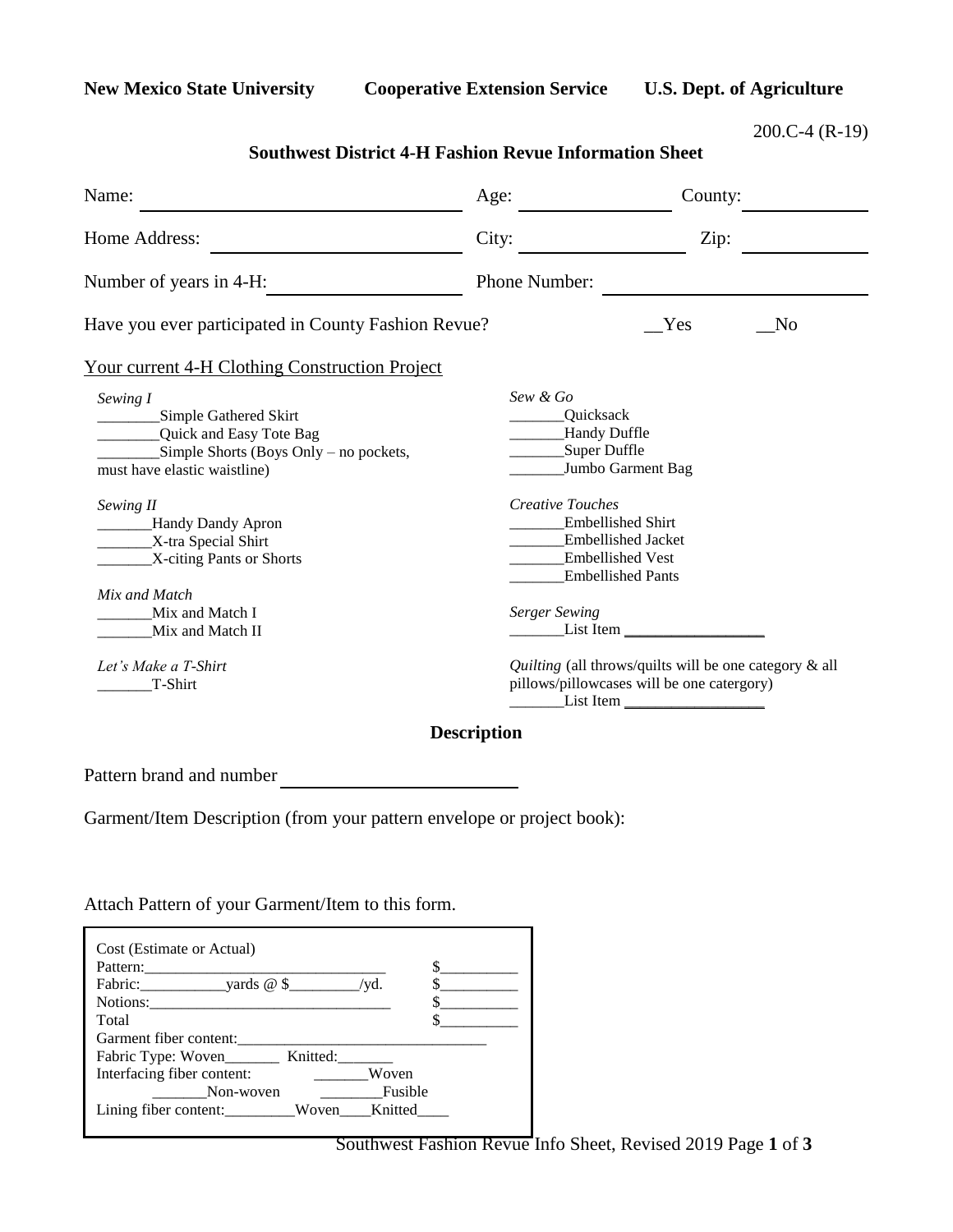| <b>Fabric Description:</b>     | <b>Fabric Description:</b>     | <b>Fabric Description:</b>     |
|--------------------------------|--------------------------------|--------------------------------|
| Attach a 3"x3' swatch/photo of | Attach a 3"x3' swatch/photo of | Attach a 3"x3' swatch/photo of |
| EACH fabric used.*             | EACH fabric used.*             | EACH fabric used.*             |

Accessories to be worn with garment (Shoes, Belt, Scarf, Hat, Jewelry, etc.)

Explain briefly how you will use this garment/item (ball games, school, church, job interview, informal dance, prom, etc.)

Write any interesting experience you had while making this outfit/item. Why did you make it? What would you do differently the next time you make a similar outfit/item?